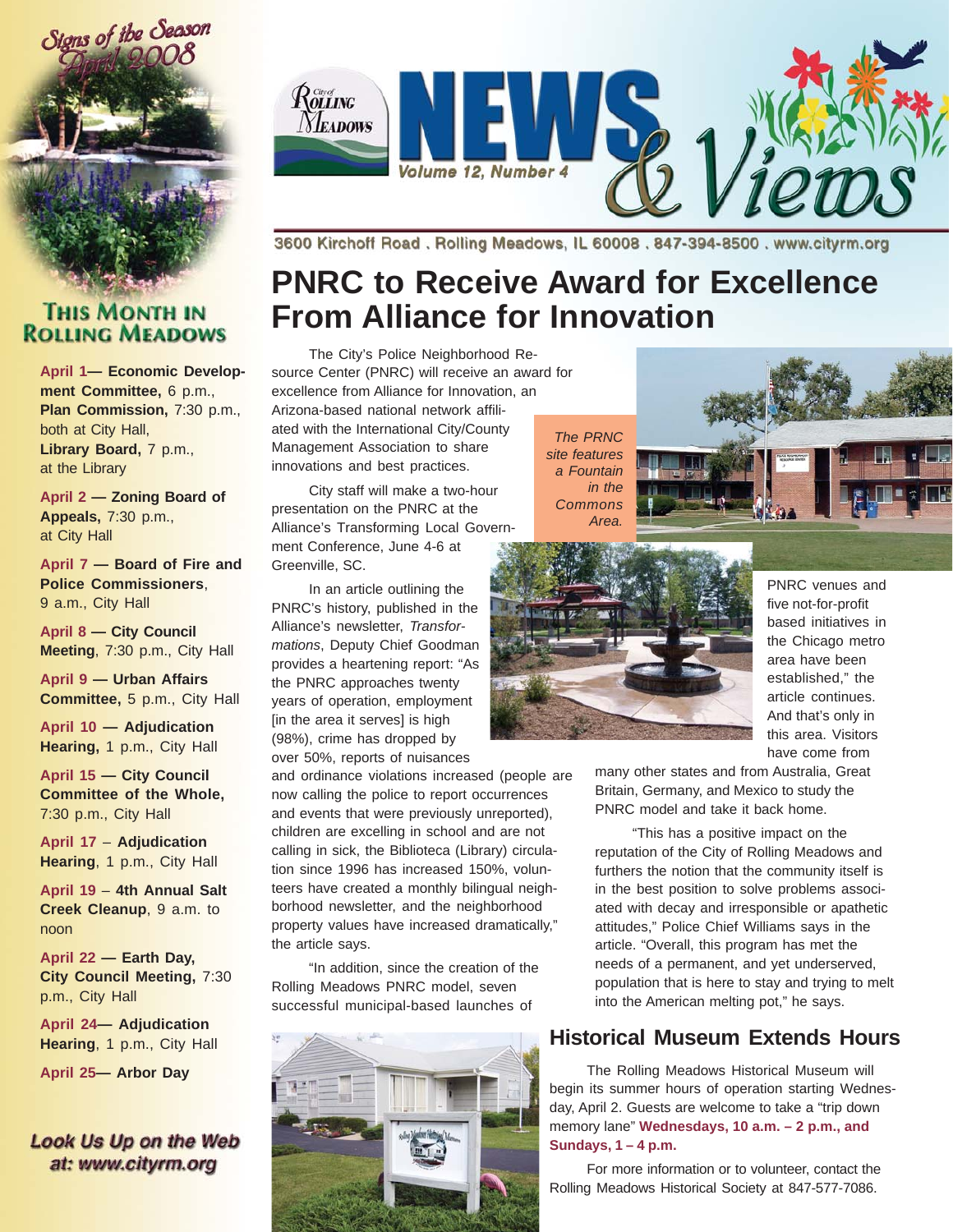#### **'Close Call' Demonstrates Importance of Smoke Detectors**

A small house fire successfully extinguished by firefighters in December could have been far worse, illustrating the importance of having working smoke detectors on each level of the home, Deputy Chief Brian Dempsey reports.

In response to a 9-1-1 call from a homeowner who smelled smoke and discovered the fire, firefighters arrived on the scene to discover a fire in a lower level bedroom of a raised two-story ranch home.

Although the fire was extinguished quickly and damage was limited to the room of origin, Department personnel learned that there was only one non-functioning smoke detector in the house.

"Fortunately, the homeowner smelled smoke and called 9-1-1. If this had happened a few hours later, when the residents were asleep, it is possible we could have been faced with a dire situation," Deputy Chief Dempsey explains. "This incident underscores the importance of having working smoke detectors. They save lives."

Before leaving the scene, firefighters installed two working smoke detectors – one on each level of the home.

Deputy Chief Dempsey suggests that residents test detectors monthly, and change the batteries twice per year.

# **'Town Square' Development Would Enhance City's Downtown**

BY VALERIE DEHNER, DIRECTOR, COMMUNITY DEVELOPMENT

A proposed "Town Square" mixed-use development being explored by City officials would transform the southwest corner of Kirchoff Road and Meadow Drive into a

mixed-use facility featuring a medical center, drive-thru bank, and coffee shop that connect to the adjacent fire station.

A gas station, two automotive service businesses and the Meadow Drive Fire Station (Station 15) are currently located on the site.

While still in the initial stages of development, the "Town Square" project fits well with the City's revised Comprehensive Plan

approved in 2006. The document envisions downtown Rolling Meadows as a "lifestyle center" that is open air and pedestrian friendly.

Lifestyle centers seek to re-create the ambiance of a traditional main street. A

## **Seeking Participants for Memorial Day Parade, Veterans Dinner**

The Veterans Committee encourages resident veterans to participate in the City's annual Memorial Day Parade Saturday, May 24. Veterans and their family members may call City Hall at 847-394-8500 to guarantee their spot in the event.

The parade will begin at 11 a.m. at the corner of Kirchoff Road and Meadow Drive, then march west on Kirchoff to the Carillon Tower. There, Mayor Ken Nelson

mixture of uses typically includes residential, office space, retail stores, hotels, churches, entertainment and municipal facilities such as libraries.

Rolling Meadows' downtown currently

*"Lifestyle centers seek to re-create the ambiance of a traditional main street. A mixture of*

*uses typically includes residential, office space, retail stores, hotels, churches, entertainment and municipal facilities such as libraries."*

features many of these uses. The goal now becomes finding the best ways to tie them together. We can't expect to attract "big box" retailers to our downtown area, but it is ripe for redevelopment as a lifestyle center.

We know

that many shoppers are bored with the traditional mall and are searching for new shopping experiences. They like to feel a sense of community where they shop. The proposed "Town Square" will offer attractive opportunities to draw increased residential and retail density to our downtown.



*Police Department Honor Guard at last year's event.*

and City officials will lead a solemn observance honoring those who have served in uniform.



### Park District to Celebrate 50<sup>th</sup> Anniversary, August 23

Rolling Meadows Park District will celebrate its 50<sup>th</sup> Anniversary with a "Party in the Park" Saturday, August 23, at Kimball Hill Park. For more information, contact the Park District at 847-818-3200. Additional information will be presented in future issues of *News & Views*.

Local veterans are also invited to reconnect with fellow service members at a special Veterans Dinner hosted by Veterans Committee Members Friday, May 25. Space is limited to 200. For reservations, contact Assistant City Manager Barry Krumstock at 847-394-8500.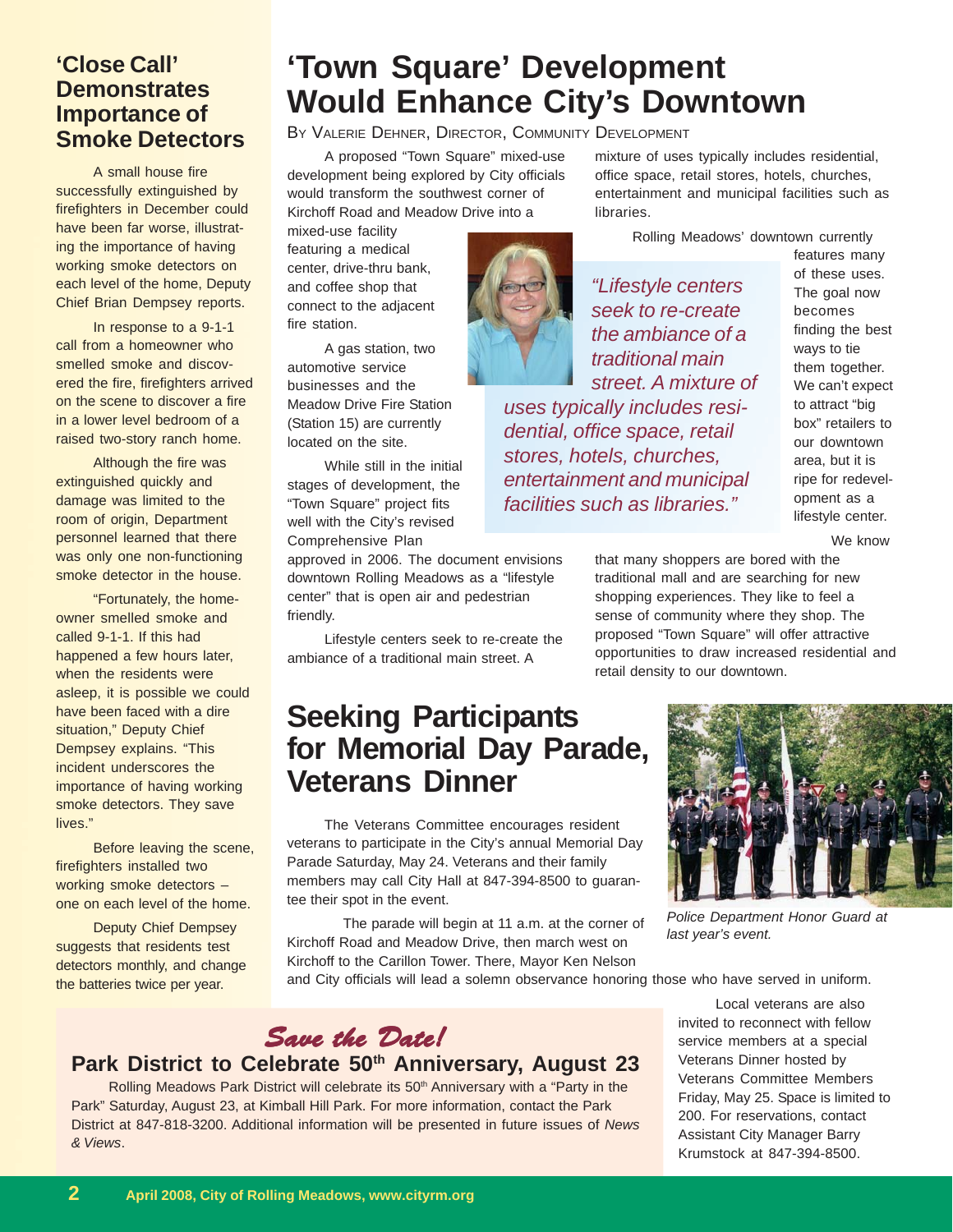## **Assistant Public Works Directors Deliver Quality, Cost-Effective Services to Customers**

Providing high quality, cost-effective services to the residents of Rolling Meadows is the top priority of Reid Bateman and Bob Hartnett, who bring a combined 63 years of municipal experience to their roles as Assistant Directors of the Public Works Department.

Bateman, who joined the Department in 1998, oversees the Public Works Street, Sewer and Water Divisions. Hartnett, who began his career with Public Works in 1977, heads the Facilities, Inspections and Fleet Divisions. Both report directly to Public Works Director Fred Vogt.

"I've worked with Reid and Bob for more than 10 years and have been consistently impressed with their commitment to advancing the Department's mission to provide efficient, effective and responsive services to the Rolling Meadows community," Vogt says. "They treat all customers and employees with dignity and respect and are constantly in search of ways to improve our service."

After earning a degree in Park Administration from the University of Illinois, Bateman began his career in 1975 with the Village of Glen Ellyn. He spent 20 years as Parks Superintendent for the Naperville Park District before joining Rolling Meadows' Public Works Department.

#### **Key Role in Museum**

Bateman played a key role in the development of the Rolling Meadows Historical Museum. He also helped secure grant

*Reid Bateman, left, and Bob Hartnett bring a combined 63 years of municipal experience to the City.*



funding to create the Algonquin Parkway Plaza, and organized a Department-wide quality assurance program designed to lower taxes and fees through improved service efficiency.

#### **Bateman's Passion: Environmental Awareness**

Bateman's passion, however, is environmental awareness. In 2007, he coordinated development of a Rain Garden demonstration project at the Department's Berdnick facility to illustrate ways to reduce storm water runoff. He's also worked with the City's Environmental Committee to organize annual cleanups along the banks of Salt Creek.

"My entire career has been devoted to helping people better understand their relationship with nature and

*"Providing high quality, cost-effective services to the residents of Rolling Meadows is the top priority of Reid Bateman and Bob Hartnett."*

finding ways to protect the environment," Bateman adds. "High quality municipal services can be provided in ways that have a positive impact on the environment."

Bateman's fellow Assistant Director, Bob Hartnett, still remembers telling co-workers that he planned to be with the Public Works Department for only a couple of years.

"During my first week on the job, (Utilities Superintendent) Bob Nixon looked me up and down and told me I'd be a 'lifer,'" Hartnett recalls with a laugh. "Looking back on that day more than 30 years later, I guess he was right."

#### **Harnett Started in Streets Division**

Hartnett began his career with Rolling Meadows as a member of the Streets

Division. Before his promotion to Assistant Public Works Director in 2003, he served in a range of capacities, including Fleet Supervisor and Internal Services Superintendent.

As he rose through the Department's ranks, Hartnett took the opportunity to earn a degree in Public Administration from Roosevelt University.

While technological advances have had a profound impact on how Public Works approaches its responsibilities, Hartnett believes much has stayed the same.

"We still provide the same services – water main replacements, snow removal, refuse pickup – we've been providing for years. These services have a tremendous impact on the daily lives of our residents," Hartnett says.

"Our ability to serve customers is due to the talents and flexibility of our employees. They can be collecting refuse one day and operating a snow plow the next," he adds. "We're all in this together. I take great pride in being part of an organization that helps people."

*Salt usage during the City's snow removal efforts this past winter increased 40% over the prior year. In an average winter, snow plowing and salting operations are required between 25 and 30 times. Between December 2007 and February 2008, crews sprang into action nearly 40 times.*

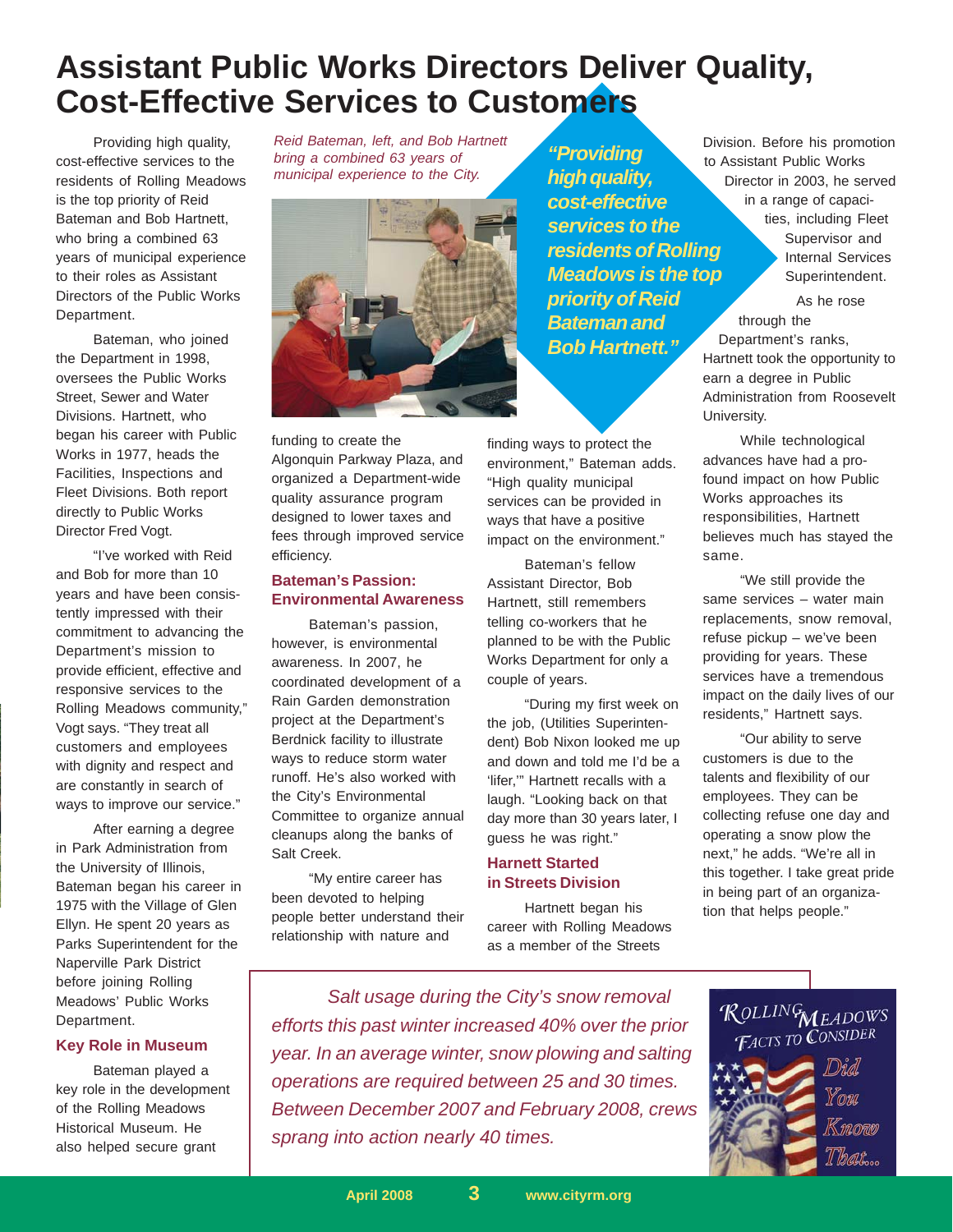### **Residents Praise City Snow Removal Efforts At Council Meeting, in Local Newspaper**

The Public Works Department's snow removal efforts this past winter earned praise from two Rolling Meadows residents who took time to applaud results during a February City Council meeting and with a letter to the *Daily Herald*.

Tom Gray came forward during Council's February 12 meeting to compliment the entire City staff – but specifically Public Works – for their efforts. Mr. Gray said he had traveled through several area suburbs and found City streets to be "the best plowed streets" in the area. He also noted that crews were still "out at midnight" following the severe winter storm that blanketed the City on February 6 with nearly 12 inches of snow.

Resident Alice Fitzgerald registered her praise for City snow removal crews in a letter to the editor of the *Daily Herald*.

"I must bow down and thank all the men and women who have been working 24/7 to keep our streets and sidewalks in great shape. No matter how much it snows, they are out there doing a fine job," Ms. Fitzgerald wrote. "So glad I live in Rolling Meadows, the City that really works and cares."



*Rolling Meadows' stateof-the-art salt storage facility is located at the Berdnick Street site.*

The City's "bare pavement" policy of clearing every street of ice and snow from curb to curb following a snowstorm is designed with residents' safety and convenience in mind, according to Public Works Director Fred Vogt.

"We are proud of our efforts to make City streets the envy of the northwest suburbs following a winter storm," he says. "It is extremely gratifying to hear that residents appreciate what we do. Their safety is our top priority.

### **7% Water Rate Increase Effective April 1**

Beginning April 1, City water bills will increase by 7% to reflect an increase in the amount the City must pay to purchase water consumed in Rolling Meadows.

Customers will pay an additional 32 cents per 1,000 gallons used (up to 15,000 gallons), and 38 cents for every 1,000 gallons consumed in excess of 15,000 gallons. The two-tiered water rate was approved by City Council as part of the 2008 budget.

The increase is the result of a higher rate charged by the City of Chicago, which supplies water to Rolling Meadows.

The February issue of *News & Views* reported that the increase would be effective March 1. City Council members, wanting more time to discuss the increase, tabled an ordinance to approve the higher rates in February. This action pushed the implementation of the increase back to April 1.

# **Dispatcher Guides Parents in Delivery of Baby Girl**

Lake Zurich residents Layne and TC Morsch were in a race against time as they sped to Northwest Community Hospital one night in late February. TC was in labor, and



*Layne and TC Morsch thank City Dispatcher James Cole (right) for his help delivering their baby daughter Meegan.*

while still two miles from the hospital, the baby was being born. Layne pulled over to the side of Algonquin Road at Route 53 and called 911.

Rolling Meadows Emergency Dispatcher James Kohl fielded the call that night and, after immediately dispatching police and fire personnel to the scene, used his emergency medical dispatch training to provide Layne with instructions for delivering the baby.

"He said his wife was giving birth and the baby was halfway out," Kohl told the *Chicago Tribune*. He later told colleagues that he was "surprised by how calm Layne was on the phone."

As Kohl guided Layne through the process, he could hear police and fire sirens approaching the vehicle through his headset. By the time emergency crews arrived, Meegan Morsch had entered the world.

Paramedics assisted Layne in cutting the umbilical cord and transported the family to the hospital.

The following day, after Layne and TC asked if they could meet the dispatcher who successfully helped them deliver their new daughter, Kohl paid a visit to the hospital. He was able to meet the baby girl who was born in the front seat of a car in Rolling Meadows.

Congratulations to Layne and TC on the birth of their new baby, and congratulations to James Kohl for a job well done.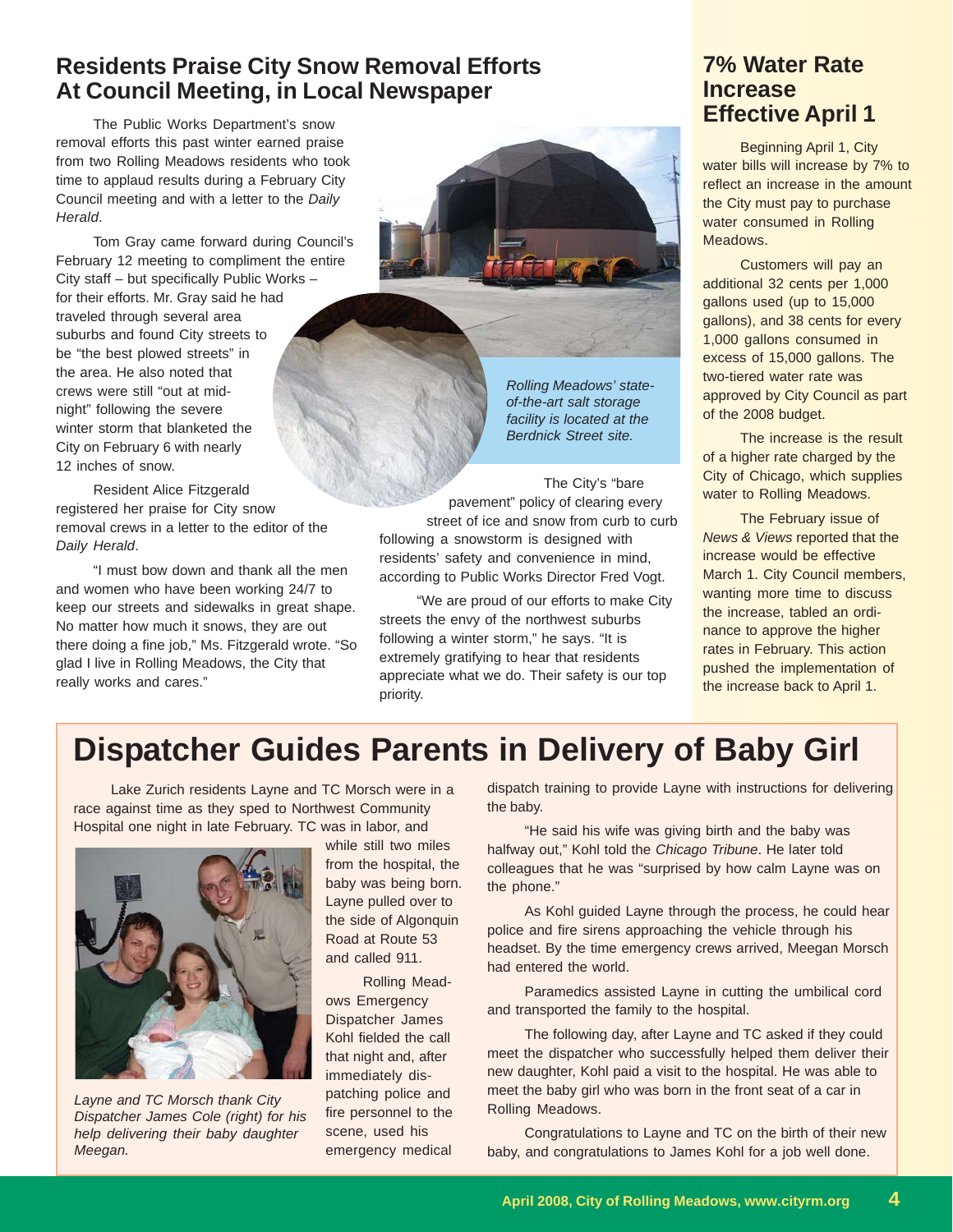

# **Firefighters Dive into Training**









**Three-Day Rescue Training Held at Barker Lake.**

### **New Program Promotes Safe Disposal of Old Prescriptions, Needles**

The Solid Waste Agency of Northern Cook County (SWANCC) offers a program to help residents safely dispose of unused or expired prescriptions, over-the-counter drugs and needles known as "sharps."

The Prescription Drug and Sharps Disposal Program ensures environmentallysafe disposal of these medical products at several nearby locations, including:

● Arlington Heights Senior Center, 1801 Central Road, 847-253-5532 (First Thursday of each month, 11 a.m. – 1 p.m.)

● Elk Grove Village Municipal Complex, 901 Wellington, 847-357-4202.

● Glenview Inspectional Services Annex, 1215 Waukegan Road, 847-904-4340 (First Friday of each month, 9 a.m. - noon).

● Palatine Village Hall, 200 E. Wood Street, 847-359-9090.

● Wheeling Fire Station 24 (Village Hall Complex), 255 W. Dundee Road, 847-459-2600 (First Saturday each month, 10 a.m.-noon).

SWANCC will also provide a one-quart sharps container to residential customers who administer home injections. Containers are available at designated drop-off locations.

For more information, call SWANCC at 847-724-9205 or visit **www.swancc.org**.

### **Four Senior Housing Applications Approved; City Anticipates First Closing This Spring**

City officials have approved four applications for senior housing units at the new Riverwalk Condominiums on Kirchoff Road, and anticipate that the first closing will take place in the next few months.

The Senior Housing Program, established by the City and administered by Housing Opportunity Development Corporation (HODC), provides a \$30,000 subsidy to qualified senior buyers who purchase one of 30 designated senior housing units in the new Riverwalk development.

"The Senior Housing Program at Riverwalk Condominiums provides opportunities for senior residents to simplify their lifestyles without having to leave the City," City Manager Tom Melena explains.

 "It's good for seniors, because it offers options that can enhance their lives. It also helps revitalize the community when new families move into older homes previously occupied by seniors."

Applicants must be at

least 55 years of age and be able to qualify for a mortgage. Gross household income must be at or below that of the Chicago area median income (one person: \$52,800, two persons: \$60,300, threepersons: \$67,900).

Preference will be given to current residents who have lived in the City for at least five years, and to those with very low or low household income.

Widespread interest in the program has prompted City officials to encourage residents to submit applications as soon as possible,

according to Community Development Director Valerie Dehner.

"A series of informational workshops held in late 2007 and early 2008 indicated strong demand for these new units," Dehner explains. "We encourage seniors who have not yet applied for the program do so quickly. We believe that demand will far exceed supply."

For more information, contact Community Development at 847-506-6030.